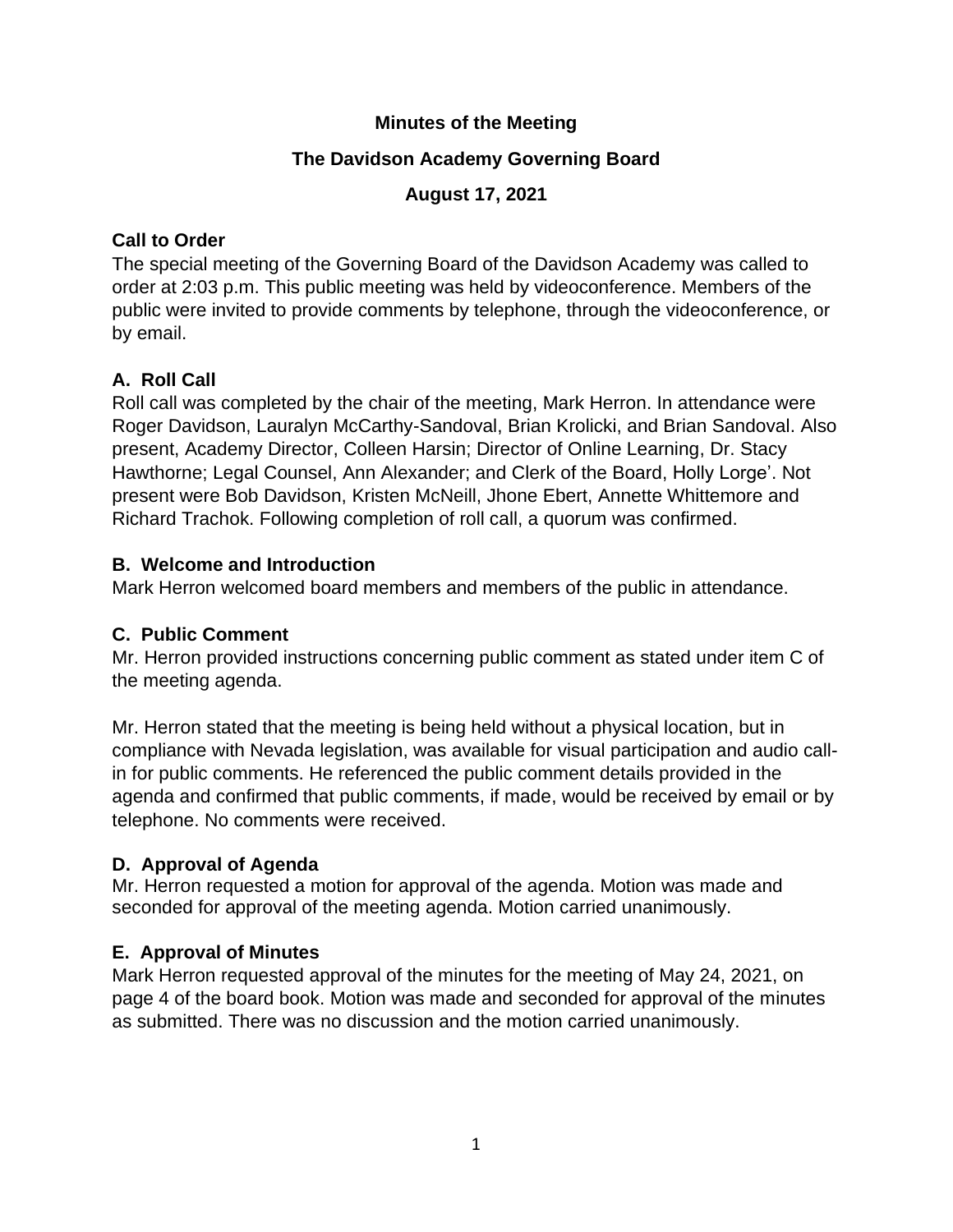#### **F. Reports**

# **1. Vice President and Chief Financial Officer a. Report on plan to operate the Davidson Academy Online as an independent (private school)**

Mr. Herron began his report by sharing how the Davidson Academy Online (DAO) program began in 2015 as a limited version of what is in place now. This was started as a trial for school years of 2015-2016 and 2016-2017. In 2017 the Davidson Academy Online program was added to the Davidson Academy Reno public school as a full-time parallel distance learning program offering academic credit under common accreditation.

Mr. Herron continued by stating that in consultation with the Nevada Department of Education it was determined that Nevada students in the online program would receive per pupil state funding support and would not pay tuition for DAO. Those students outside of Nevada would pay tuition, although noting that the Davidson Institute offered financial assistance where necessary.

Mr. Herron shared that offering the DAO program has had advantages, and challenges. Operating as a Nevada public school across state lines was groundbreaking, and the Institute has been appreciative of support from Nevada Department of Education. Factors such as compulsory attendance requirements, seat time and calendar restrictions, and other public education laws in different states has made it cumbersome for families outside of Nevada to enroll in an out-of-state online public school program as currently structured and remain in compliance with local laws.

Mr. Herron commented that there is now opportunity for growth in the U.S., Canada and ultimately, internationally, for working with profoundly gifted students in a full-time online learning environment. After careful consideration and planning the goal is to convert the current online program to a private, independent school, beginning with the 2022-2023 school year. This would be a program of the Davidson Institute separate from the Davidson Academy Reno campus. Mr. Herron noted that the Davidson Academy Reno campus is organized as an unincorporated division of the Davidson Academy Institute which is a 501(c)(3) public charity.

Mr. Herron added that the timing of this is particularly relevant as the operations and application for 2022-2023 will open in September, and there is a need to accurately describe the nature of the DAO to prospective students and their families.

Mr. Herron noted that the state of Oregon has the most conducive laws and regulations for an independent school. The plan is to create a special purpose entity in Oregon as part of the Davidson Institute while operating DAO and offering a range of classes, programs and services leading to high school diploma as it does currently. However, as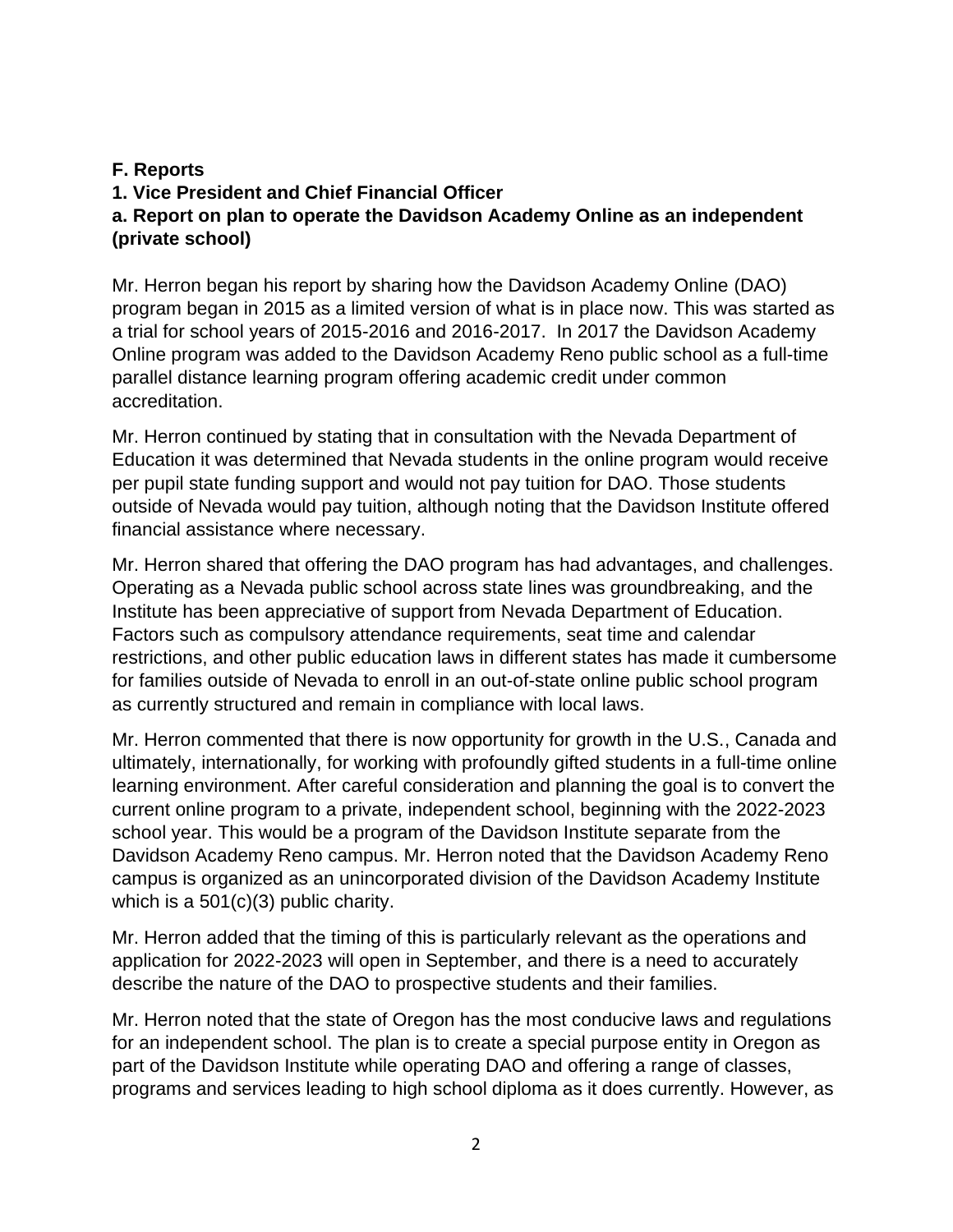an independent (private) school, DAO would not be required to offer certain programs and services that public schools are mandated to provide.

Mr. Herron commented that this report brought before the Board today is as an information item, not an action item. Mr. Herron reminded the Board that upon reviewing Board Minutes of 2015, the Board did not take action to start the DAO program, and Board action is not necessary to remove the program from under the Davidson Academy public school. Mr. Herron continued that the audit for the fiscal year just concluded in June and the audit report will be presented in September. Mr. Herron expects the auditors to add a footnote to that audit report addressing what was just described.

Mr. Krolicki asked Mr. Herron about budget implications to Davidson Academy Reno itself with this upcoming separation. Mr. Herron replied that DAO accounts for 40% of the budget as combined between Reno campus/Online program. At the current state, the separation will be financially beneficial to Reno campus.

Mr. Krolicki also asked about aspects of this separation from a human resource perspective. Mr. Herron pointed out there is a clear dividing line between resources receiving state support for Reno campus, being careful how to allocate costs. The downside is there won't be opportunity for sharing staffing resources as in the past. Mr. Herron stated that they will be reaching out to Jhone Ebert's office for further guidance on moving forward.

Ms. Sandoval asked about any potential effects on the 'brick and mortar' students. Dr. Hawthorne answered that she and Ms. Harsin have discussed this, with the analogy of this being an amicable separation, and both wanting to provide opportunities when appropriate, without crossing any boundaries, reassuring the main goal of no negative impact for students.

Mr. Sandoval asked about how this change will affect Nevadans who are attending online. Mr. Herron stated that there is no current plan to charge Nevada students tuition.

## **G. General Business**

Mr. Herron asked the Board to consider moving the day or time of the next two board meeting dates of September 20 and November 8, as this was a suggestion from Board members who have conflicting schedules. An email will be sent out on the subject of possible day or time change regarding next two Board meetings.

#### **H. Public Comment**

Mr. Herron reminded everyone of the process for public comment. No comments were received.